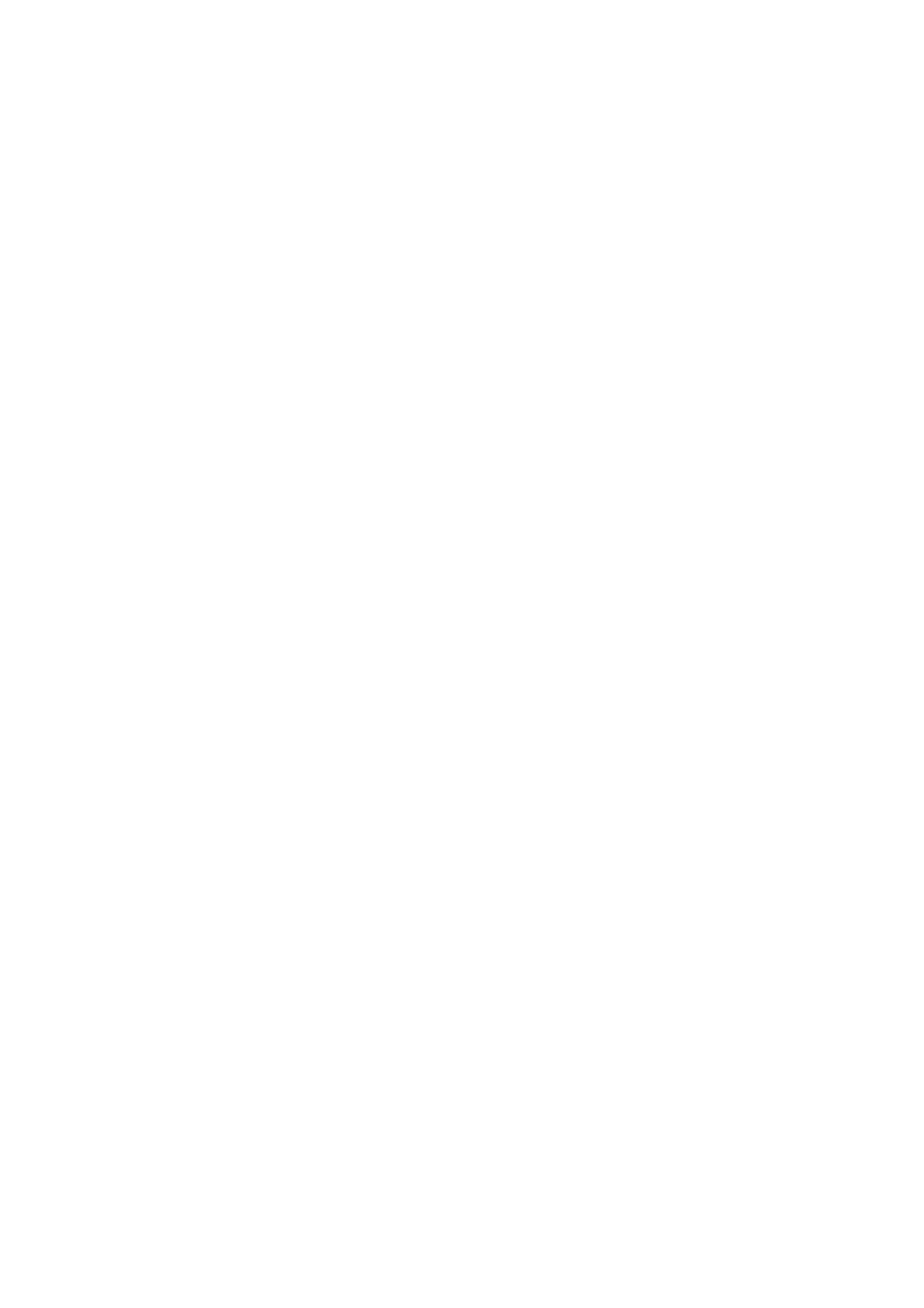medication adherence through counseling and information leaflet. During the first and second follow-up, the adherence was assessed using MMAS questionnaire. Scores were given based on the number of correctly answered questions. If patients answered, "No", 1 score was given, and a "Yes" carried 0 score. Meanwhile, the ACT consisted of 5 questions each with 5 answer options. Each answer was assigned a score ranging from 1 to 5, with the total questionnaire score between 5 and 25. A maximum score of 25 means good asthma control, 24-20 points signifies fair control, 19-15 points indicates partial control, and a score lower than 15 shows poor control.



**Fig. 1: Flow of participation throughout the study** 

#### **Statistical analysis**

The statistical analysis was performed in three stages. For the first stage, the reliability of MMAS and ACT was validated. The second stage used descriptive statistics to describe the study population. IN the third stage, the Mann Whitney test was utilised to identify the difference in the adherence after pharmacist counselling was provided. The Wilcoxon analysis was used to find the difference of results between the control and intervention group. The final model used the variables that were statistically significant at the level of p<0.01.

## **RESULTS**

Among 120 eligible asthma patients, 100 of them completed the participation, 47% males and 53% females. The questionnaire validity test on 30 patients resulted in r>0.361.

### **Table 1: Patients' demography**

| <b>Characteristics</b> |                             | Group |                  |        |                     | p Value |
|------------------------|-----------------------------|-------|------------------|--------|---------------------|---------|
|                        |                             |       | Control $(n=50)$ |        | Counseling $(n=50)$ |         |
|                        |                             | n     | $\%$             | n      | $\%$                |         |
| Gender                 | Male                        | 22    | 44               | 25     | 50                  | 0.254   |
|                        | Female                      | 28    | 56               | 25     | 50                  |         |
| Age                    | $18-24y$                    |       | 4                | ำ<br>Z | 4                   | 0.349   |
|                        | $25-44v$                    | 22    | 43               | 23     | 46                  |         |
|                        | 45-65 $v$                   | 26    | 53               | 25     | 50                  |         |
| Education              | $\leq$ high school/on a par | 21    | 42               | 25     | 50                  | 0.259   |
|                        | >high school/on a par       | 26    | 58               | 25     | 50                  |         |
| Asthma period          | 5 y                         | 8     | 15               | 14     | 28                  | 0.303   |
|                        | $5-10y$                     | 20    | 40               | 21     | 42                  |         |
|                        | >10v                        | 22    | 45               | 15     | 30                  |         |

The given therapy was a combination of oral and inhaled β2-adrenergic agonist (short acting), methylxanthines, and corticosteroid.

# T**able 2: Asthma therapy**

| Medication                                               | Counseling group |               | Control group |      | p-value |
|----------------------------------------------------------|------------------|---------------|---------------|------|---------|
|                                                          |                  | $\frac{0}{0}$ |               | $\%$ |         |
| Methylxantine+oral short $\beta$ 2-adrenergic            |                  | 16            |               | 10   | 0.233   |
| Corticosteroid+oral short β2-adrenergic                  |                  |               |               | 10   |         |
| Methylxantine+oral short β2-adrenergic+corticosteroid    | 16               | 32            |               | 34   |         |
| Methylxantine                                            |                  |               |               | 16   |         |
| Methylxantine+inhaled short B2-adrenergic+corticosteroid |                  |               |               |      |         |
| Total                                                    | 50               | 100           | 50            | 100  |         |

The interview data and medical record in the hospital revealed that some additional medicine was used to resolve complaints commonly accompanying patients' visits (a cough, nasal congestion, itching, and dizziness).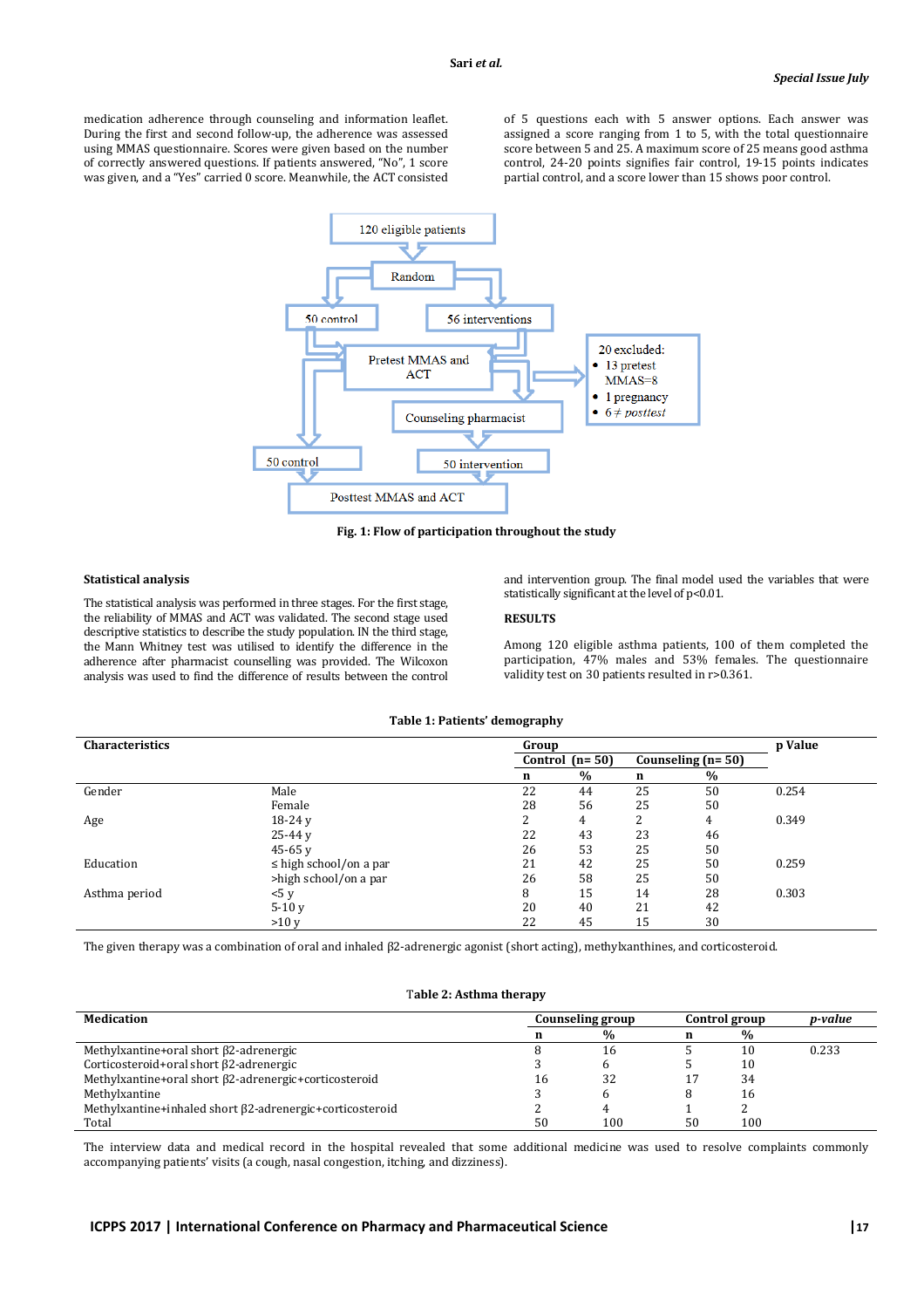| <b>Medication</b>     | Counseling group |               | Control group |       | <i>p-value</i> |
|-----------------------|------------------|---------------|---------------|-------|----------------|
|                       | n medicine       | $\frac{0}{0}$ | n medicine    | $\%$  |                |
| Mucolytic-expectorant | 35               | 55.56         | 40            | 64.52 | 0.023          |
| Antitussive           |                  | 4.76          |               | 3.22  |                |
| Anti-allergy          | 22               | 34.92         | 20            | 32.26 |                |
| Paracetamol           |                  | 4.76          |               |       |                |
| Antibiotic            |                  | 1.59          |               |       |                |
| Total                 | 63               | 100           | 62            | 100   |                |

**Table 3: Types of additional medicine for patients** 

Patient adherence can affect the success of medication. Assessing the level of medication adherence becomes one of the methods to evaluate and monitor the effects of therapy on patients



**Fig. 2: Distribution of adherence levels** 

The results in fig. 4 showed that patients with moderate and severe persistent asthma had low adherence prior to counselling. After pharmacist counselling, patients with moderate persistent asthma had 62.64% detectable change at the high-medium level, while those with severe persistent asthma had 3.92% detectable change at lowmedium level.



**Moderate persistent asthma**

**Fig. 5: Distribution of therapy outcome**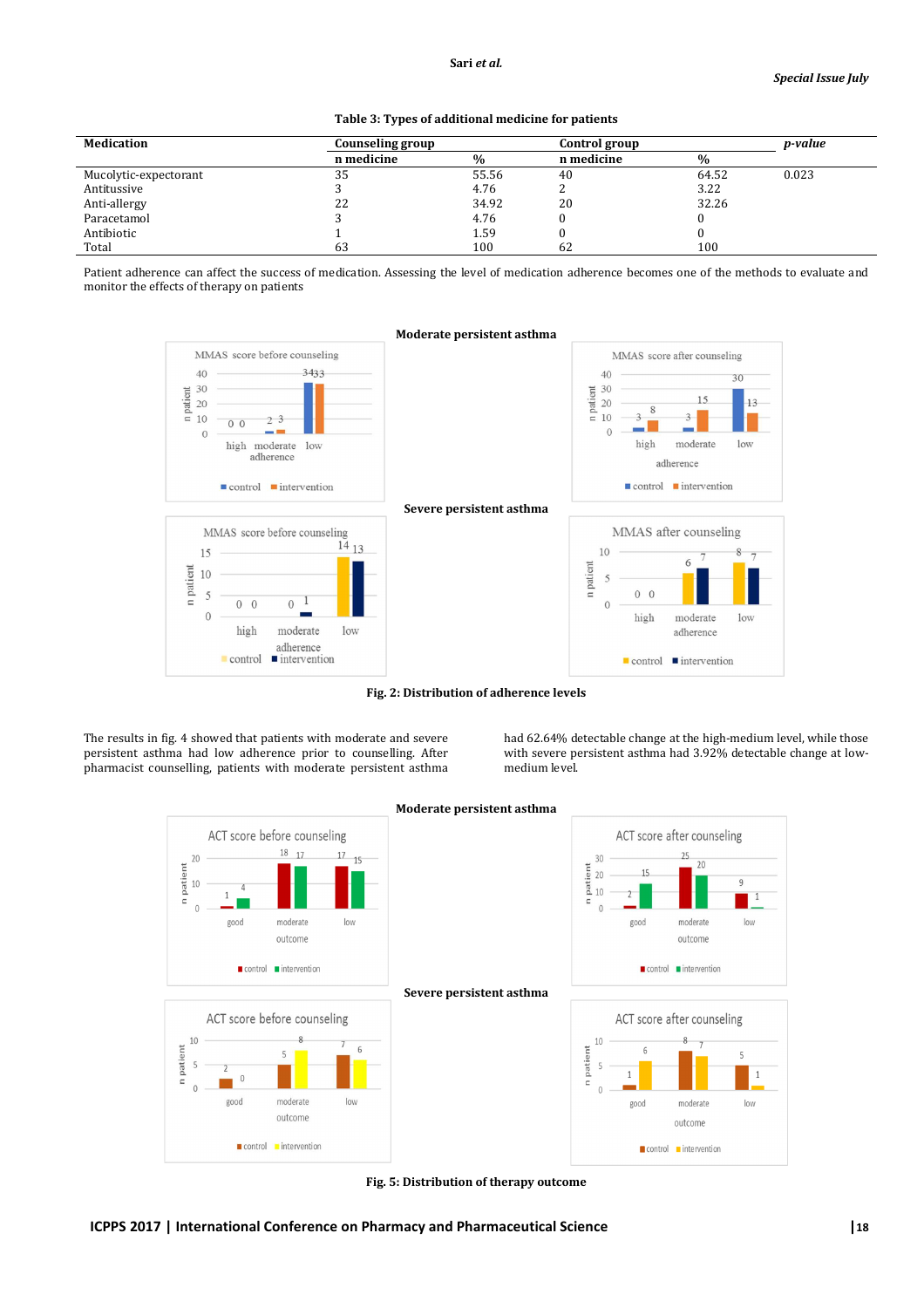After receiving counselling, 35 patients with moderate persistent asthma had average-good therapy outcome. In addition, 13 of those with severe persistent asthma also indicated an increase to an average-good level in therapy outcome.

|                     |              | Average minimal detectable change of MMAS score |                  | Average         | P Value <sup>1</sup> | D             |
|---------------------|--------------|-------------------------------------------------|------------------|-----------------|----------------------|---------------|
|                     |              | <b>Before counseling</b>                        | After counseling | $\Delta$ Change |                      | <b>Value2</b> |
| Moderate persistent | Control      | 3.88                                            | 5.11             | 1.23            | 0.000                | 0.000         |
|                     | Intervention | 3.97                                            | 7.68             | 3.71            | 0.000                |               |
| Severe persistent   | Control      | 3.64                                            | 5.28             | 1.64            | 0.000                | 0.000         |
|                     | Intervention | 3.92                                            | 5.92             |                 | 0.000                |               |

**Table 4: Minimal detectable change of MMAS score** 

The Wilcoxon and Mann Whitney test results for both intervention and control groups indicated a change (p<0.001) [ $\alpha$ <0.05]. Patients with moderate persistent asthma had almost high adherence after counselling (MMAS 7.68). Meanwhile, severe

persistent asthma patients had medium adherence level (MMAS 5.92). The minimal detectable change of MMAS score in the intervention group was 3.71 and 2, while that of the control group reached 1.23 and 1.64.

|                     |              | Average minimal detectable change of ACT score |                  | Average         | P Value <sup>1</sup> | D                  |
|---------------------|--------------|------------------------------------------------|------------------|-----------------|----------------------|--------------------|
|                     |              | <b>Before counseling</b>                       | After counseling | $\Delta$ change |                      | Value <sup>2</sup> |
| Moderate persistent | Control      | 14.67                                          | 16.02            | 1.56            | 0.000                | 0.000              |
|                     | Intervention | 14.44                                          | 19.97            | 5.53            | 0.000                |                    |
| Severe persistent   | Control      | 13.64                                          | 15.28            | 1.64            | 0.000                | 0.000              |
|                     | Intervention | 14.78                                          | 20.14            | 5.36            | 0.000                |                    |

Note: 1: Wilcoxon test, <sup>2</sup>: Mann Whitney test, The Wilcoxon and Mann Whitney test indicated a significant difference in both control and intervention groups (p<0.01 [α<0.05]. There was a significant difference between the ACT of control group and that of the intervention group.

| Table 6: Correlation among counselling, adherence, and therapy outcome |  |  |
|------------------------------------------------------------------------|--|--|
|                                                                        |  |  |

| Adherence       |         |         | Conclusion                                                                                |
|-----------------|---------|---------|-------------------------------------------------------------------------------------------|
|                 | p value | r value |                                                                                           |
| Counseling      | .000    | $.590*$ | Significant correlation between adherence and therapy outcome, weak correlation, positive |
| Therapy Outcome | .000    | .583*   | correlation                                                                               |
|                 |         |         |                                                                                           |

Note<sup>\*</sup>: Spearman test, This study is statistically significant since the correlation coefficient reached 0.590, which indicated that counselling affected adherence by 34.81%, and other variables affected the remaining. In addition, it also showed that adherence affected therapy outcome by 33.98%, and the remaining was affected by other variables.

## **DISCUSSION**

The findings indicated that the counselling by clinical pharmacist produced a statistically significant improvement in patient adherence to prescribed medication. A similar study carried out by Mehuys E. *et al.* [6] found that pharmacist intervention substantially improved both the inhalation technique and medication adherence. Hinchageri S. *et al.* [9] also concluded that pharmacist-provided counselling significantly influenced the improvement of patient adherence to prescribed therapy and helped to improve the inhalation techniques and the understanding of their treatment. In addition, Levy *et al.* [10] reported that an intervention involving asthma education from a hospital-based asthma-specialist nurse improved adherence and clinical outcome of asthma patients.

This study did not assess the correlation between counselling and drug therapy. Most of the therapy provided by the hospital is oral prescription, and only a few patients receive inhalation medication or MDI due to the limited availability of inhaler including corticosteroid and β2-adrenergic agonist in the hospital. Only patients with severe asthma will receive inhalation therapy. Most of the drugs are available in oral form and come from government subsidy given therefore free of charge to asthma patients.

Patients with severe persistent asthma seemed to have low adherence, and even after counselling, the patients in this group showed only medium adherence. There was a decrease by almost 50% among patients with low adherence both before and after counselling. Theoretically, patients with severe persistent asthma will have better adherence compared to those at a moderate level. The discrepancy found in this study was likely caused by uncontrolled confounding variables, including patients' knowledge

level of asthma, attitude and openness during the research, as well as the perception of medication that might influence adherence [11].

Medical staff can educate patients with low adherence and those who stop taking drugs when feeling better or worse about asthma and the importance of taking drugs as prescribed. On the other hand, if patients have high adherence but with frequent recurrence of asthma, it is worthwhile to consider increasing the dosage or prescribing additional asthma drugs to the patients. Then, patients can be provided with an understanding that they will constantly need the drugs to control the recurrence of asthma attacks and that the success of asthma therapy is highly dependent on patient adherence to medication. Patients with high medication adherence are expected to have controlled asthma and successful therapy outcome [12].

Counselling is one of the efforts to improve patient adherence to their therapy so as to control asthma attacks. However, medication adherence is a multidimensional phenomenon involving such factors as a patient, therapy, health system, environment, as well as socioeconomic. In addition, a strong commitment and good coordination among all parties, including patients and medical professionals, are required to overcome patient noncompliance with treatment so as to achieve optimum therapy outcome [13].

This study obviously has a limitation due to the absence of pulmonary function test data that includes FEV (Forced Expiratory Volume) or PFR (Peak Volume Rate) values. The researcher grouped the severity levels based on common symptoms and night symptoms obtained from interviews with asthma patients; therefore, the severity data were likely to be subjective. In addition, the researcher did not control confounding variables, including the level of knowledge, attitude and perception of medication that affect